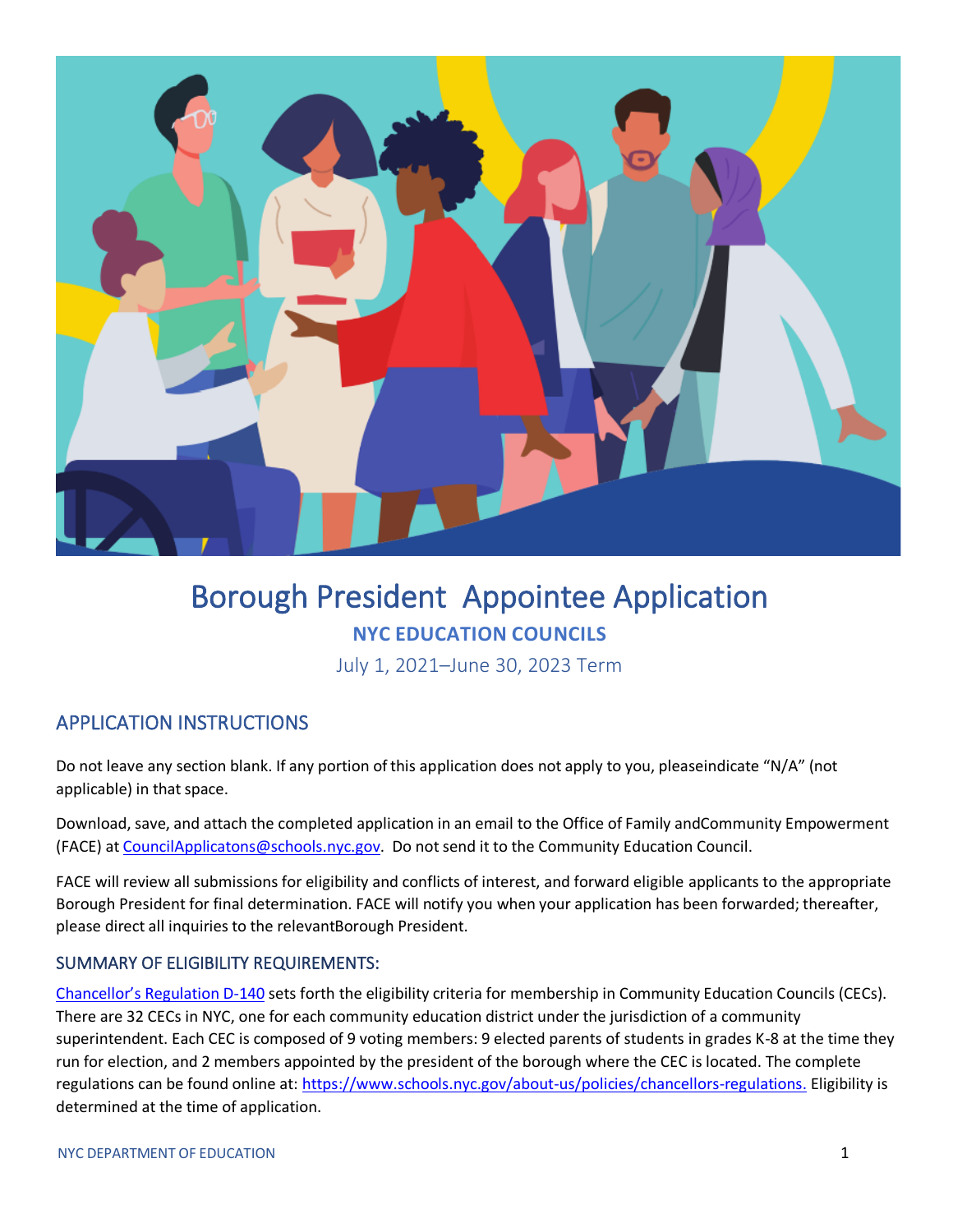

#### WHO IS ELIGIBLE TO APPLY:

Borough President appointees must be residents of or own or operate a business in the district where they seek to serve on the CEC, and have extensive business, trade, or education experience and knowledge. (see [Chancellor's Regulation D](https://www.schools.nyc.gov/about-us/policies/chancellors-regulations/volume-d-regulations)-[140\)](https://www.schools.nyc.gov/about-us/policies/chancellors-regulations/volume-d-regulations)

Borough President appointees serve two-year terms and have no term limit.

#### WHO IS NOT ELIGIBLE TO SERVE:

NYS Education Law and Chancellor's Regulations prohibit certain individuals from serving on a Community Education Council. The complete list is found in C[hancellor's Regulations D](https://www.schools.nyc.gov/about-us/policies/chancellors-regulations/volume-d-regulations)-140. If you fall in any of the listed categories, you will not necessarily be disqualified. You may be contacted by a representative of the NYCDOE for additional information, and you may still be allowed to serve.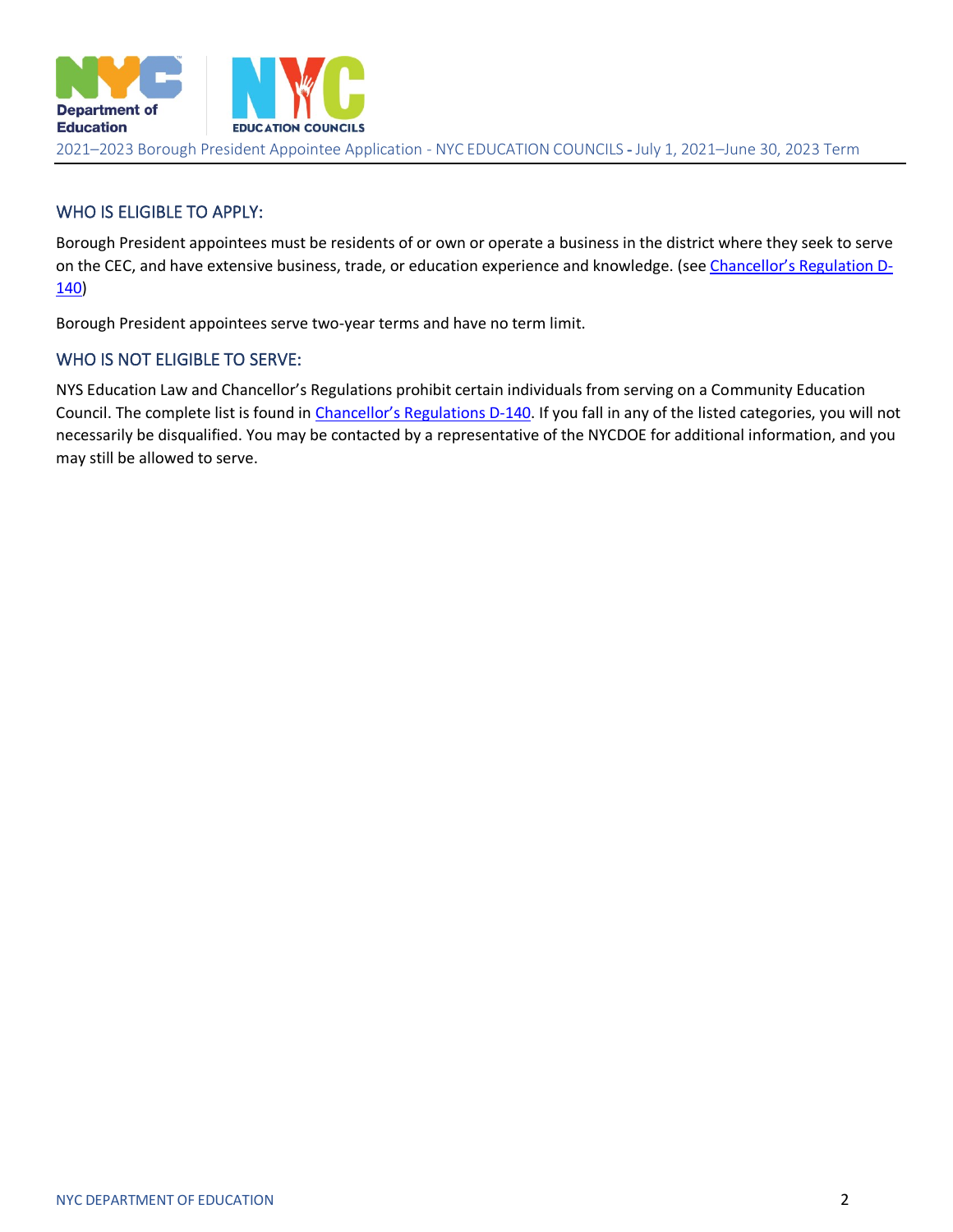

## APPLICANT INFORMATION

**Indicate the Citywide Education Council to which you are applying. See "Who is eligible to apply" in the instructions.**

Community Education Council (indicate Community School District, e.g., "CEC 1"): \_\_\_\_\_\_\_\_\_\_\_\_\_\_\_\_\_\_\_\_\_\_\_\_\_\_\_\_\_

| Email Address: 2008. 2009. 2009. 2009. 2010. 2010. 2010. 2010. 2010. 2010. 2010. 2010. 2010. 2010. 2010. 2010 |                                                 |
|---------------------------------------------------------------------------------------------------------------|-------------------------------------------------|
|                                                                                                               | Secondary Phone Number: Secondary Phone Number: |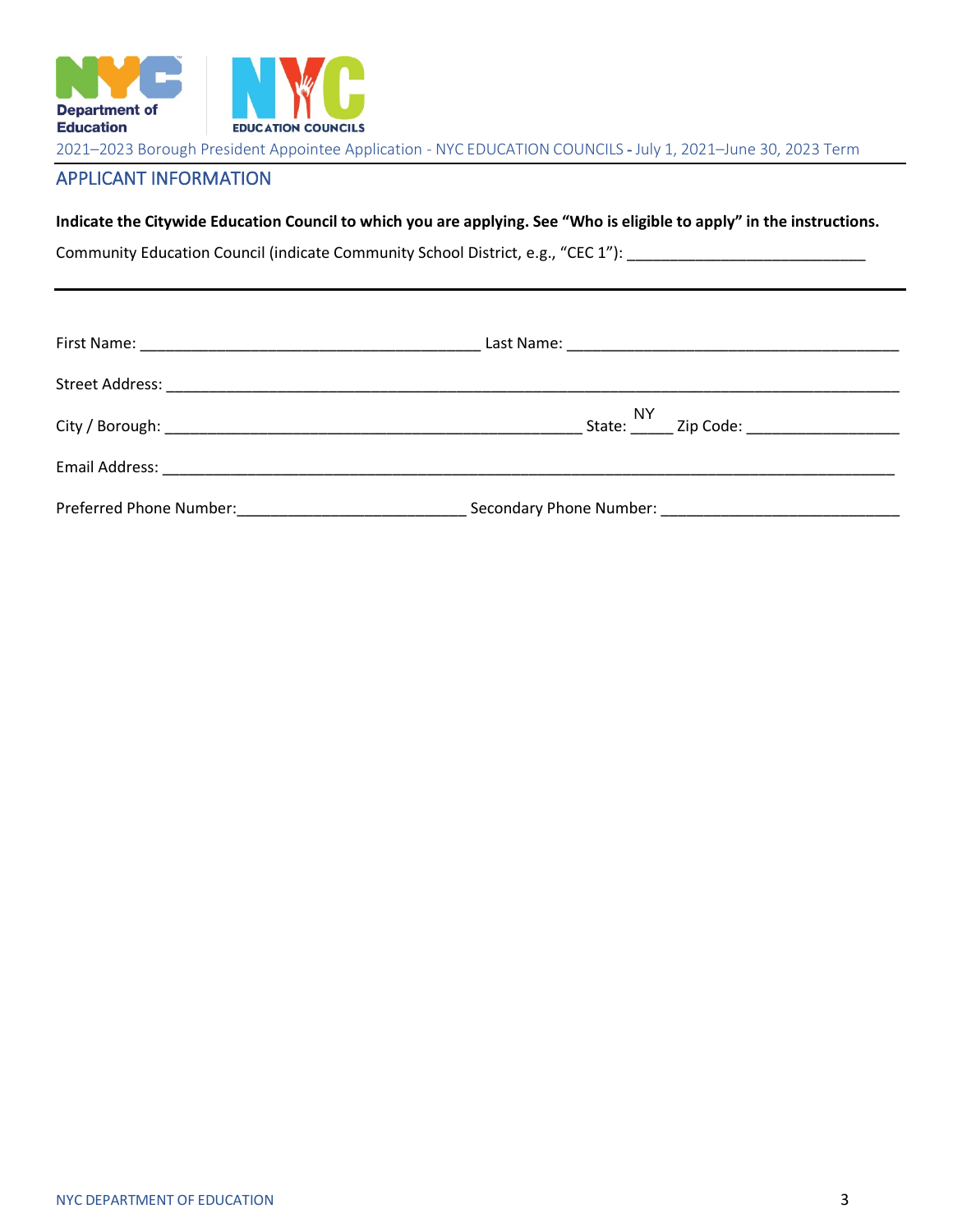

#### ELIGIBILITY VERIFICATION

Answer the questions below. Additional questions may be asked to confirm your eligibility. Review the eligibility requirements provided in the application Instructions. **Do not leave any section blank.**

Are you currently employed by the Department of Education?

|                                                                                                                                                                                                                            | <b>YES</b> | <b>NO</b> |
|----------------------------------------------------------------------------------------------------------------------------------------------------------------------------------------------------------------------------|------------|-----------|
| If yes, please indicate your title and location of your job:                                                                                                                                                               |            |           |
|                                                                                                                                                                                                                            |            |           |
|                                                                                                                                                                                                                            |            |           |
|                                                                                                                                                                                                                            |            |           |
| Do you hold any elective public office or any elective or appointed party position other than delegate or alternate<br>delegate to a national, state, judicial or other party convention, or member of a county committee? |            |           |
|                                                                                                                                                                                                                            | <b>YES</b> | <b>NO</b> |
| If yes, please describe:                                                                                                                                                                                                   |            |           |
|                                                                                                                                                                                                                            |            |           |
|                                                                                                                                                                                                                            |            |           |
|                                                                                                                                                                                                                            |            |           |
| Have you ever been convicted of, or pleaded guilty/no contest to, a misdemeanor or felony offense in this state or                                                                                                         |            |           |

elsewhere? Note: You are not required to disclose violations, infractions, or offenses that were dismissed, expunged, or sealed; or youthful offender offenses or cases adjudicated as a youthful offender.



If yes, please describe:

Have you ever been removed from a PA/PTA, school leadership team, district Presidents' Council, Borough High School Council, Title I Committee, a community school board, a Community District Education Council, the Citywide Council on high Schools, the Citywide Council on English language learners, the Citywide Council for Special Education, or the Citywide Council for District 75?





If yes, please describe: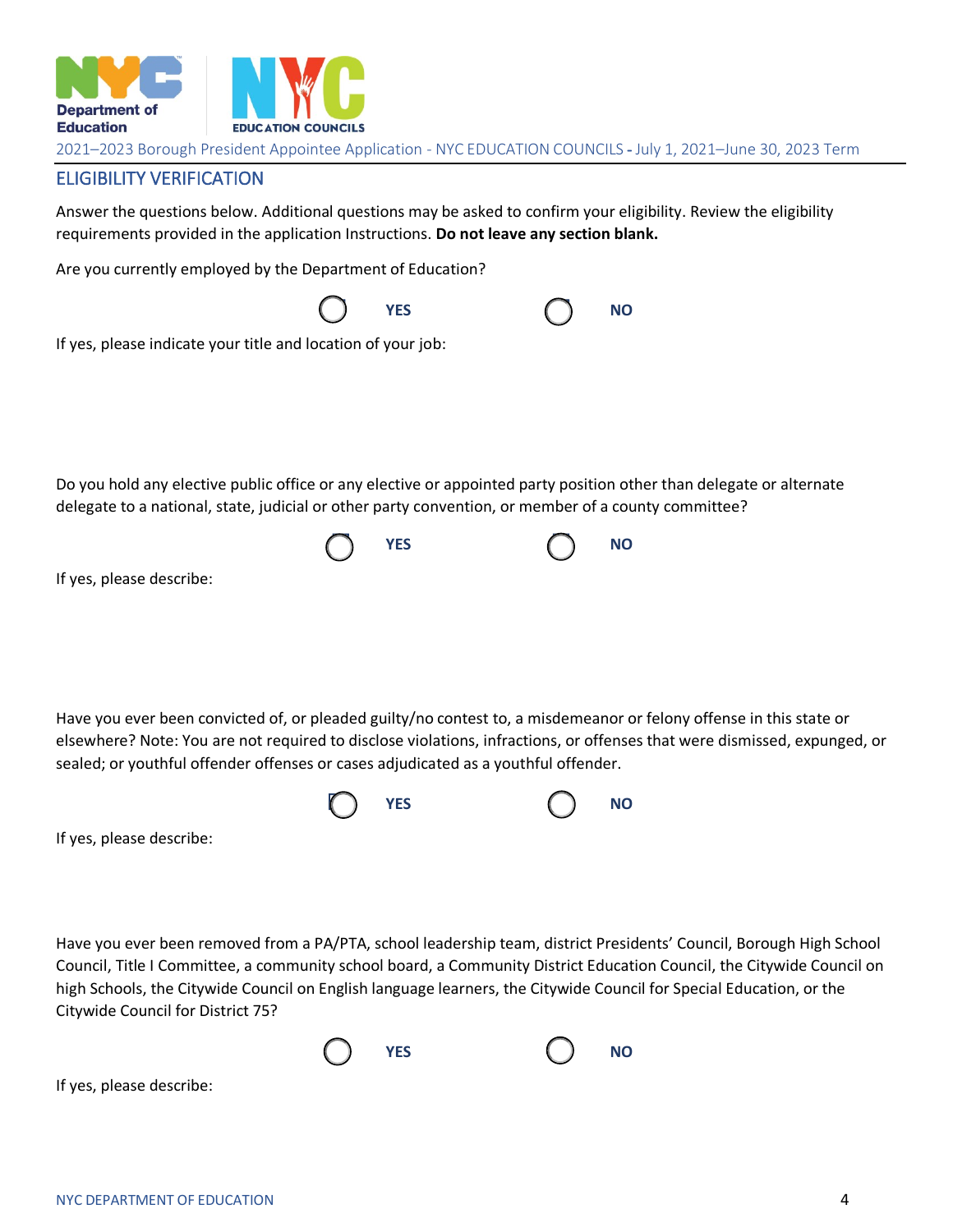

## Candidate Statement

Describe school related, community, or civic activities in which you participated that you believe will make you a strong candidate.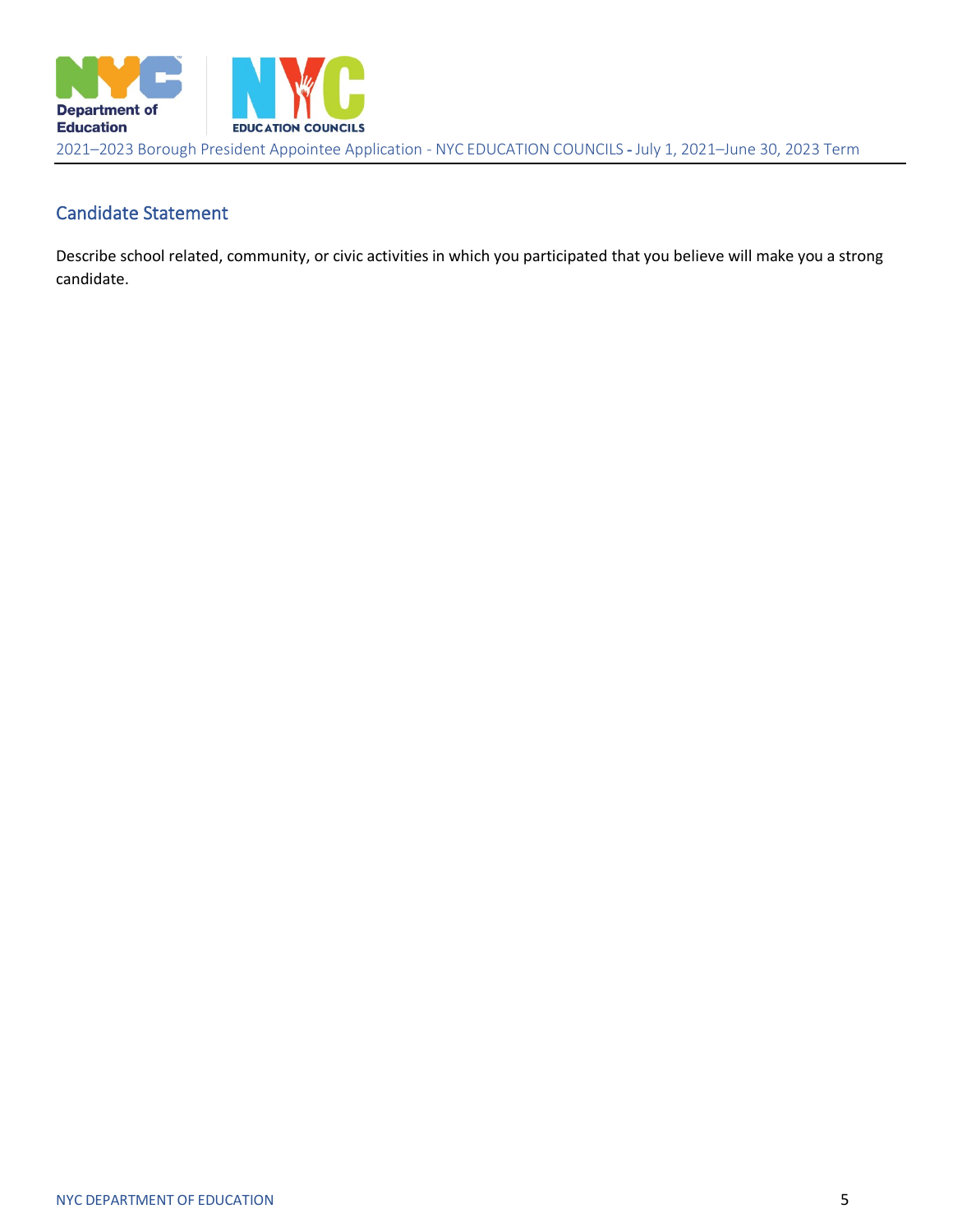

## APPLICANT'S EMPLOYER

List the name of every employer (including self-owned businesses):

- From which you received more than \$1,000 for services performed or for goods sold produced in the 12 months preceding the date you are completing this form, and/or
- Of which you were a paid member, officer, director, or trustee

| <b>EMPLOYER NAME</b><br>(Dates of employment) | Job title or brief job description. Do<br>you have any interaction with DOE?<br>If yes, describe and indicate whether<br>you work in the Community School<br>District where you are applying. | Does employer do business<br>with DOE, including Community<br>School Districts? Answer: YES,<br>No, or Unknown | If applicable, provide a description<br>of employer's business dealings<br>with the DOE, including<br><b>Community School Districts</b> |
|-----------------------------------------------|-----------------------------------------------------------------------------------------------------------------------------------------------------------------------------------------------|----------------------------------------------------------------------------------------------------------------|-----------------------------------------------------------------------------------------------------------------------------------------|
| Example: Staples                              | Example: Store Manager                                                                                                                                                                        | Example: Yes                                                                                                   | Example: Sells supplies to DOE,<br>but not district X                                                                                   |
|                                               |                                                                                                                                                                                               |                                                                                                                |                                                                                                                                         |
|                                               |                                                                                                                                                                                               |                                                                                                                |                                                                                                                                         |
|                                               |                                                                                                                                                                                               |                                                                                                                |                                                                                                                                         |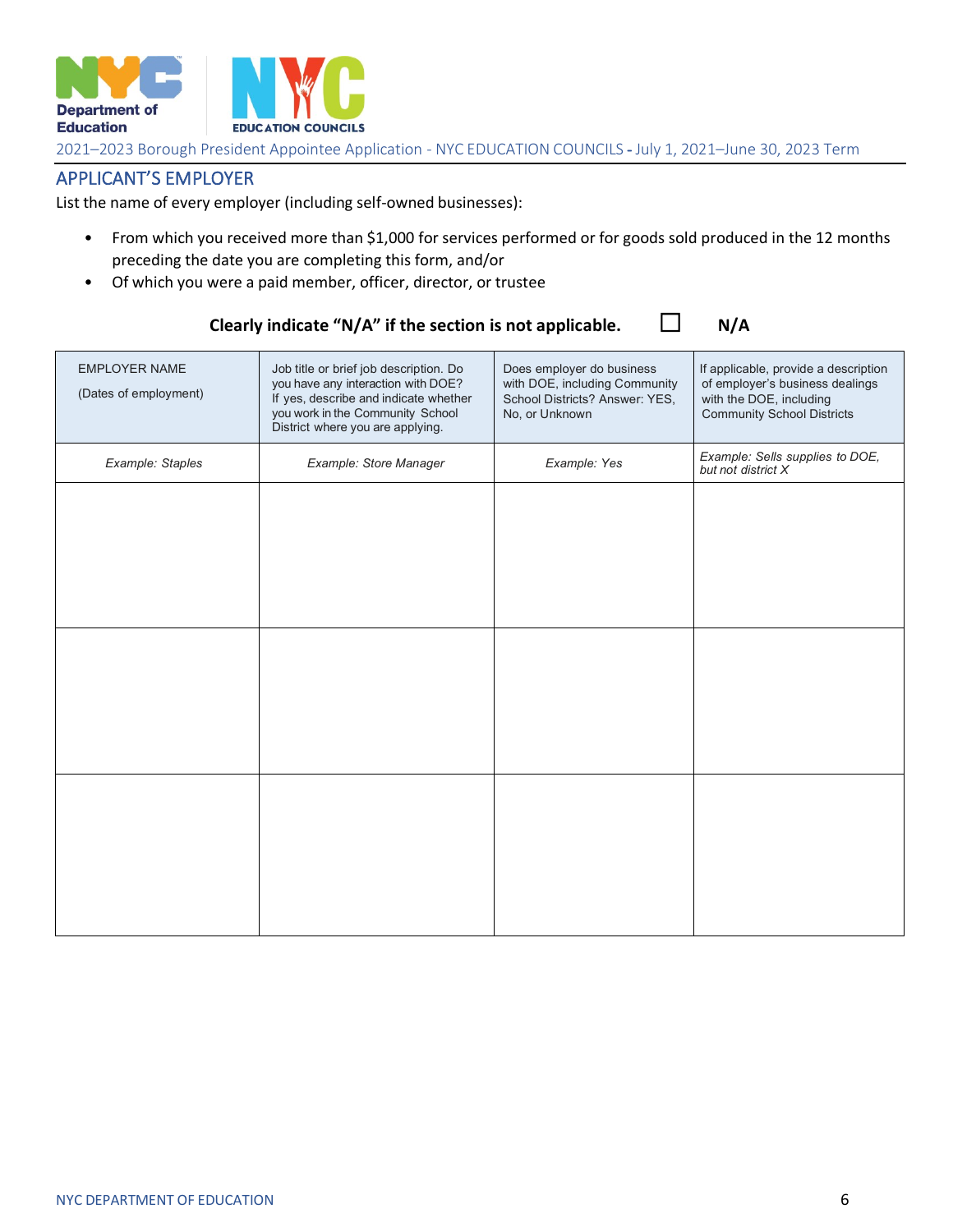

#### APPLICANT'S VOLUNTEER POSITIONS

List every organization in which you hold any volunteer (uncompensated) office or position, such as an officer, director or trustee. Do NOT list organizations in which you are only a member.

| NAME OF ORGANIZATION   | TYPE OF ORGANIZATION         | Title or brief description of your<br>volunteer activity. Do you have any<br>interaction with DOE? If yes,<br>describe and indicate whether you<br>volunteer in the Community School<br>District where you are applying | Does the organization do business<br>with DOE, including Community<br>School Districts? Answer: YES,<br>No, or Unknown |
|------------------------|------------------------------|-------------------------------------------------------------------------------------------------------------------------------------------------------------------------------------------------------------------------|------------------------------------------------------------------------------------------------------------------------|
| Example: Tree Top Inc. | Example: Cooperative Nursery | Example: President                                                                                                                                                                                                      | Example: No                                                                                                            |
|                        |                              |                                                                                                                                                                                                                         |                                                                                                                        |
|                        |                              |                                                                                                                                                                                                                         |                                                                                                                        |
|                        |                              |                                                                                                                                                                                                                         |                                                                                                                        |
|                        |                              |                                                                                                                                                                                                                         |                                                                                                                        |
|                        |                              |                                                                                                                                                                                                                         |                                                                                                                        |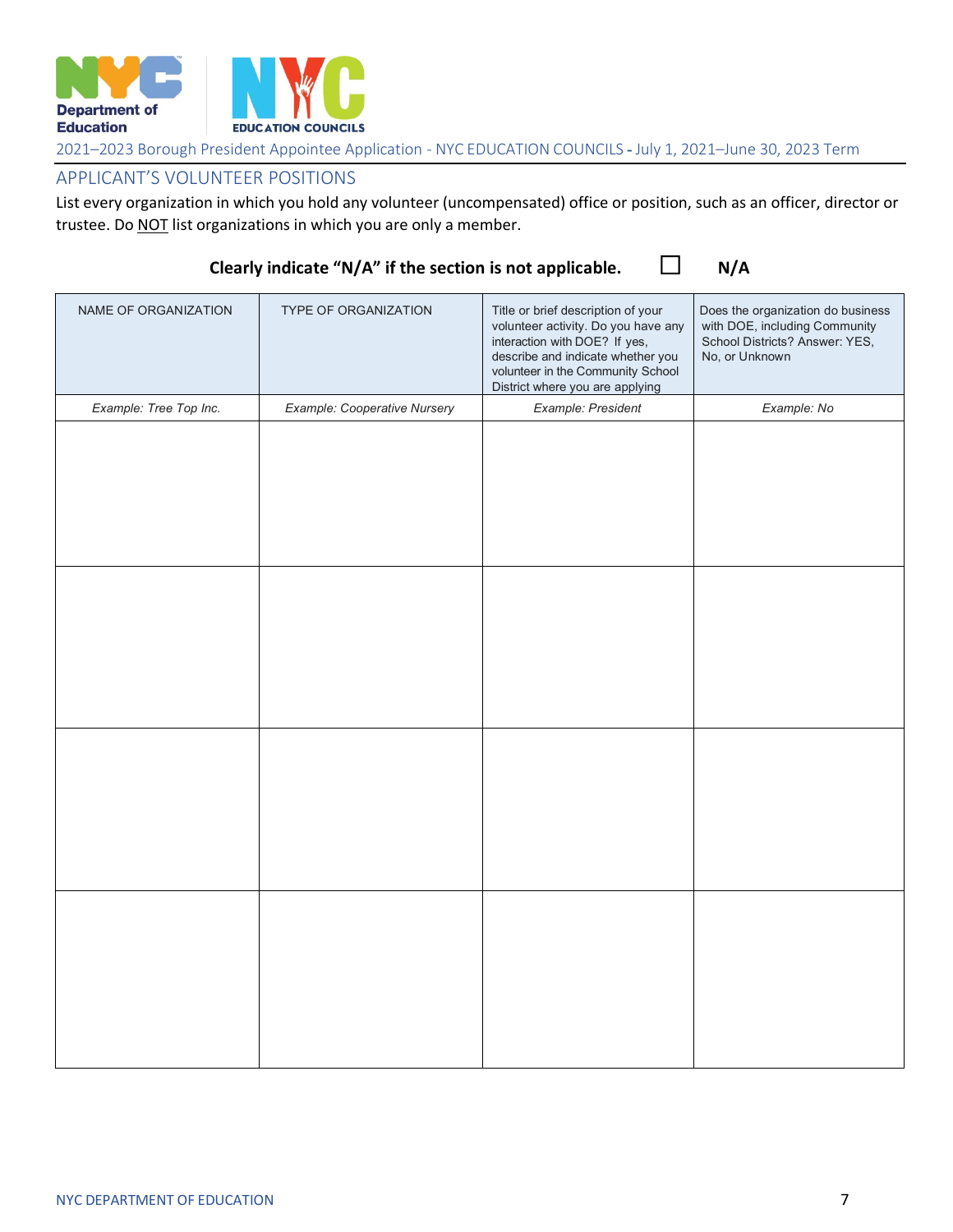

## APPLICANT'S INVESTMENTS

List any entity in which you have an ownership interest of at least 5% or \$10,000 (whichever is less) as of the date you are completing this form. Do NOT list any publicly traded company, unless you hold a position with the company (example: officer, director, employee).

| NAME OF ENTITY                | OWNERSHIP PERCENTAGE/<br><b>INVESTMET AMOUNT</b> | POSITION HELD      | Does entity do business with the<br>DOE, including Community<br>School Districts? Answer: Yes,<br>No, or Unknown |
|-------------------------------|--------------------------------------------------|--------------------|------------------------------------------------------------------------------------------------------------------|
| Example: Jones Supply Company | Example: 52%                                     | Example: President | Example: NO                                                                                                      |
|                               |                                                  |                    |                                                                                                                  |
|                               |                                                  |                    |                                                                                                                  |
|                               |                                                  |                    |                                                                                                                  |
|                               |                                                  |                    |                                                                                                                  |
|                               |                                                  |                    |                                                                                                                  |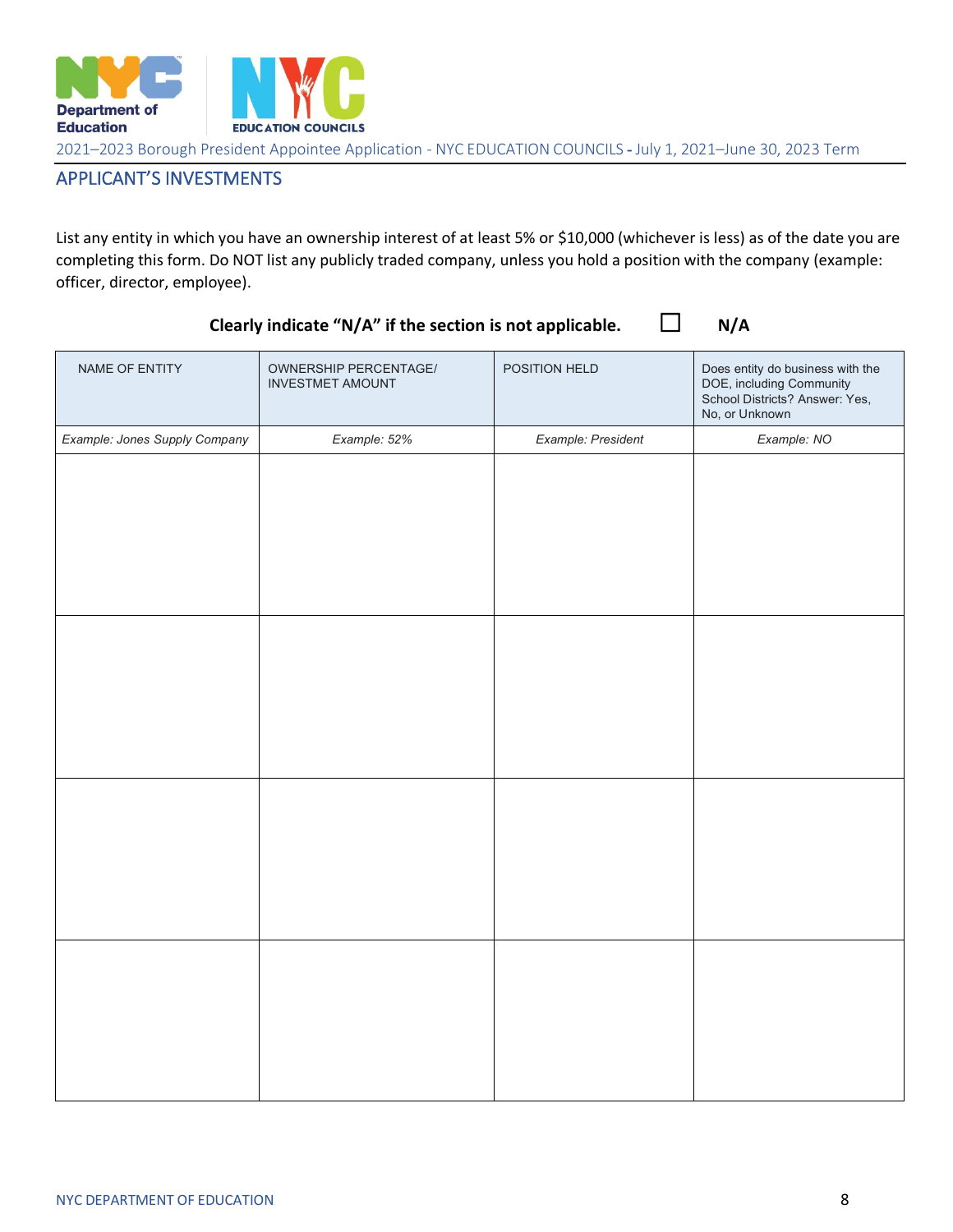

## INVESTMENTS OF APPLICANT'S SPOUSE OR REGISTERED DOMESTIC PARTNER AND UNEMANCIPATED CHILDREN

List any entity in which your spouse or registered domestic partner and unemancipated children have an ownership interest of at least 5% or \$10,000 (whichever is less) as of the date you are completing this form. Do NOT list any publicly traded company, unless they hold a position with the company (example: officer, director, or employee).

| SPOUSE, REGISTERED DOMESTIC<br>PARTNER, ORCHILD'S NAME AND<br><b>RELATION</b> | NAME OF ENTITY                | OWNERSHIP<br>PERCENTAGE/<br><b>INVESTMET</b><br>AMOUNT | POSISTION HELD     | Does entity do<br>business with the<br>DOE, including<br>community school<br>districts? Answer: yes,<br>no, or unknown |
|-------------------------------------------------------------------------------|-------------------------------|--------------------------------------------------------|--------------------|------------------------------------------------------------------------------------------------------------------------|
| Example: James Smith/Husband                                                  | Example: Jones Supply Company | Example: 52%                                           | Example: President | Example: NO                                                                                                            |
|                                                                               |                               |                                                        |                    |                                                                                                                        |
|                                                                               |                               |                                                        |                    |                                                                                                                        |
|                                                                               |                               |                                                        |                    |                                                                                                                        |
|                                                                               |                               |                                                        |                    |                                                                                                                        |